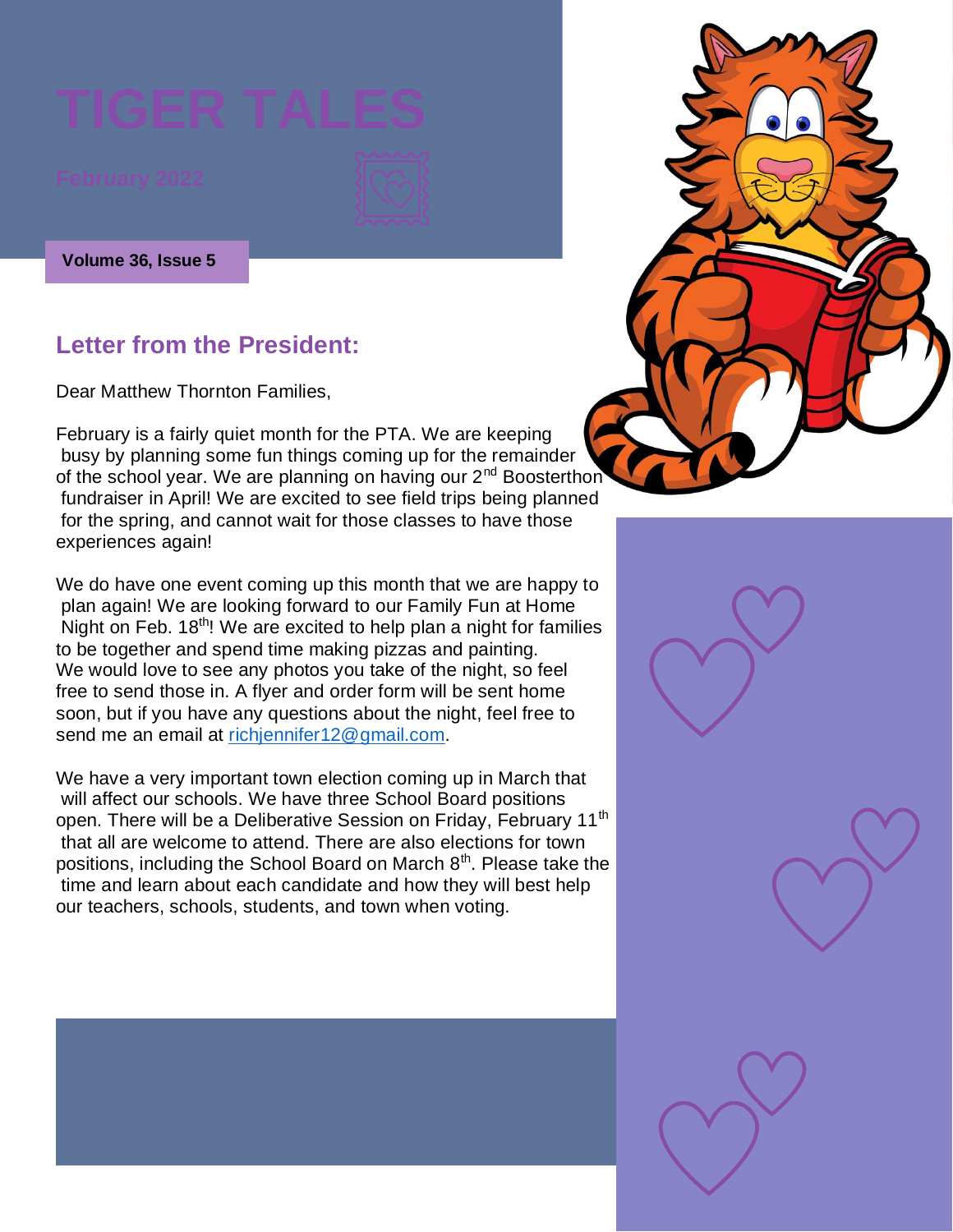Looking ahead to the spring, we will be having PTA chair elections at the end of this year. If you have any interest in becoming more involved in helping to continue the many traditions we have at Matthew Thornton School, I would be happy to provide you with more information. Should you wish to be involved by chairing an event or activity for next year, please feel free to contact me as well. We are always looking for new parents to get involved, as some active parents will be moving on to the middle school with their children. We can't do what we do without the support of our amazing families, so thank you in advance for any volunteering you have done in the past and are willing to do!

Our next PTA meeting is scheduled for Thursday, Feb. 10<sup>th</sup> at 6pm in the library. We will be having two candidates running for School Board positions at our meeting to speak and answer any questions you may have. We hope to see you there!

**Jen Rich President**



*Winter Break* 

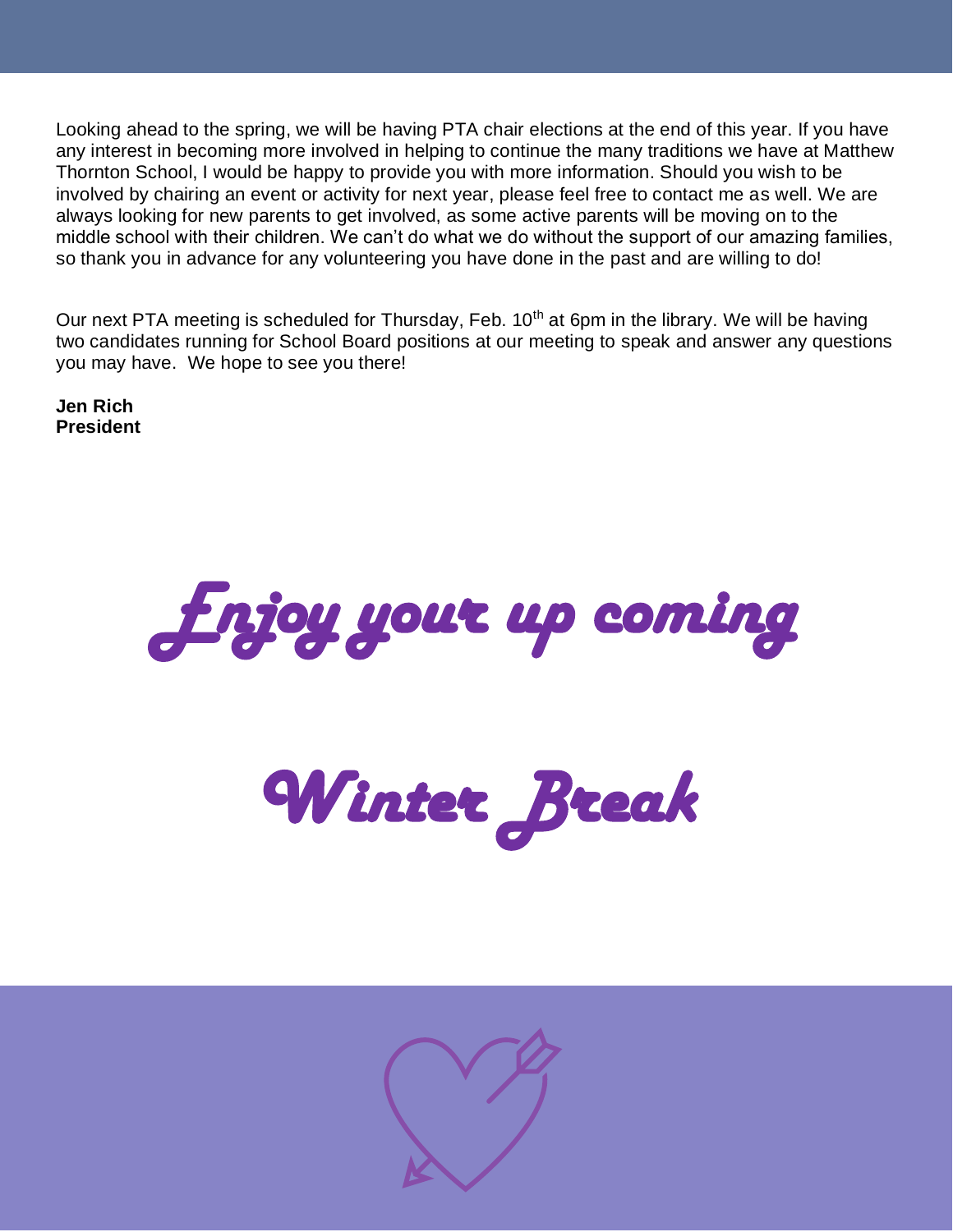## Principal's Corner:

Dear MT Families:

Is it me or did January seem long this year? Maybe it was all the frigid days that led to indoor recesses. Ski Club was a great success this winter, and we did enjoy some engaging grade level assemblies on kindness. As we welcome February, we have some spirit and fun ahead of us! We are doing a District-Wide Fundraiser for Children's Heart Month on February  $4<sup>th</sup>$ . February 10<sup>th</sup> is our 100<sup>th</sup> Day of School (provided no more snow days between now and then) when we will have a special dress up day and activities throughout the day. We will celebrate Valentine's Day on February 14<sup>th</sup>, and for the first time ever, we will be celebrating  $2/22/22$  on a Twos-day with Tutus, Ties, and Tennis Shoes and some fun activities. Finally, we end the month heading off to Winter Break. I am excited just thinking of all of the joy this month.

The year continues to throw challenges at us, but I appreciate all of our community working together to overcome obstacles and move forward. My door is always open to you if you would like to chat or ask any questions.

Stay warm!

Sincerely, Amity Small



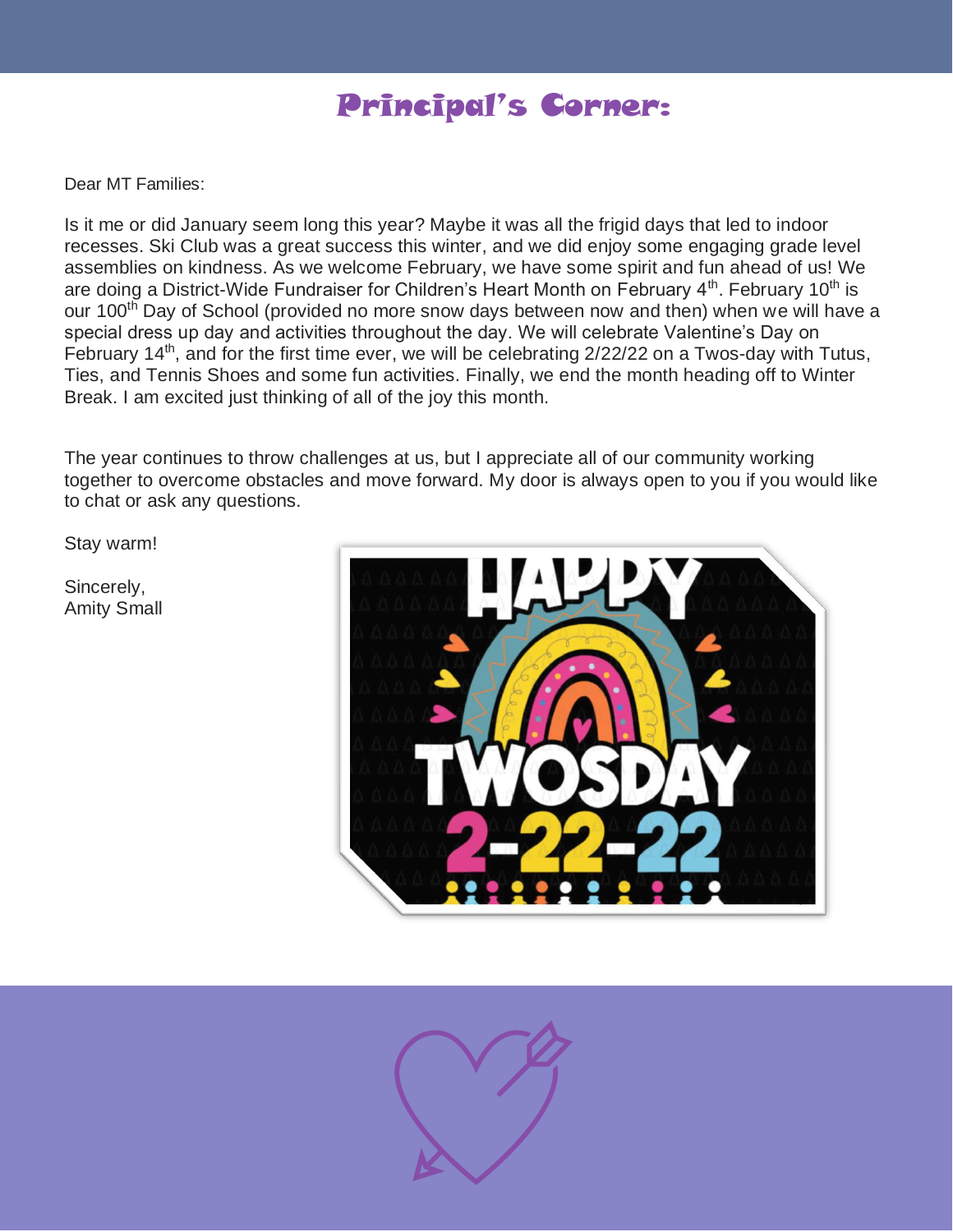

Chaired by: Kelly Dow

Hi Fifth Grade Parents! Can you believe our kiddos are heading to Middle School soon? We are starting to plan for Fifth Grade yearbooks. Our plan this year is to have parents send in a baby picture of your fifth-grade graduate that will go into the yearbook. You can email me a baby picture at [kellyanndow@gmail.com](mailto:kellyanndow@gmail.com) or send it into the office for collection. Please include your student's first and last name as well as their teachers name on the picture. I can't wait to see all those cute faces. I will have pricing and more details to come soon so be on the lookout!

\_\_\_\_\_\_\_\_\_\_\_\_\_\_\_\_\_\_\_\_\_\_\_\_\_\_\_\_\_\_\_\_\_\_\_\_\_\_\_\_\_\_\_\_\_\_\_\_\_\_\_\_\_\_\_\_\_\_\_\_\_\_\_\_\_\_\_\_\_\_\_\_\_\_\_\_\_\_\_\_

### **Matthew Thornton Spring Book Fair**

Chaired by: Barbara Bernard

We are busy planning out all the details for our next book fair coming soon in March. Be on the look out for information early

next month.



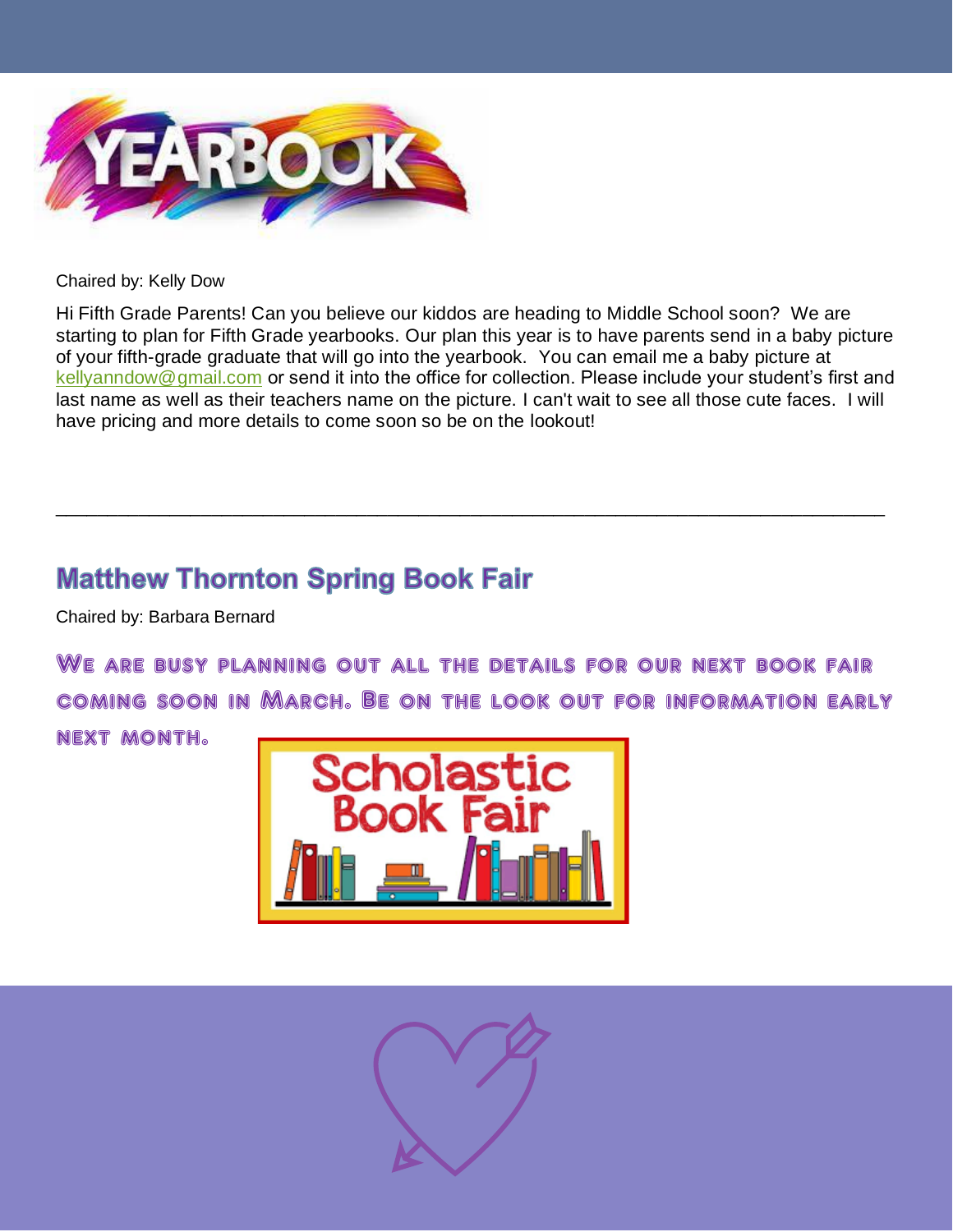

Rogiflections

Chaired by: Deb D'Amore

The judging for Reflections has finished and all of the winning artwork has been submitted to the New Hampshire State PTA for judging! Thank you to this year's virtual judges for giving their time to help. Without further ado, here are your 2022 Reflections winners from Matthew Thornton!

Primary Grade Division for **Visual Arts** (Pre-K through 2nd Grade)

- Benjamin D'Amore
- Lacey Tanguay
- Tess Ackernecht

Intermediate Grade Division for **Visual Arts** (3rd-5th Grades)

• Eliana D'Amore

Primary Grade Division for **Literature** (Pre-K through 2nd Grade)

- Charlotte Palange
- Lola Tebbetts

Primary Grade Division for **Film Production** (Pre-K through 2nd Grade)

• Colby Bonnell

Intermediate Grade Division for **Film Production** (3rd-5th Grades)

• Hatice Celebi

Intermediate Grade Division for **Dance Choreography** (3rd-5th Grades)

• Gabriella Craigie

We should hear about the state's judging by the end of February/beginning of March. The state-wide art show will happen virtually in March, and once the date is released, the information will be sent out.

Thank you to all of the Matthew Thornton staff for helping to continue to spread the word about this wonderful art program. Because of your help, we were still able to hold this program virtually and get many submissions.

Winners, keep an eye out for a celebration gift coming to you in the next few weeks!

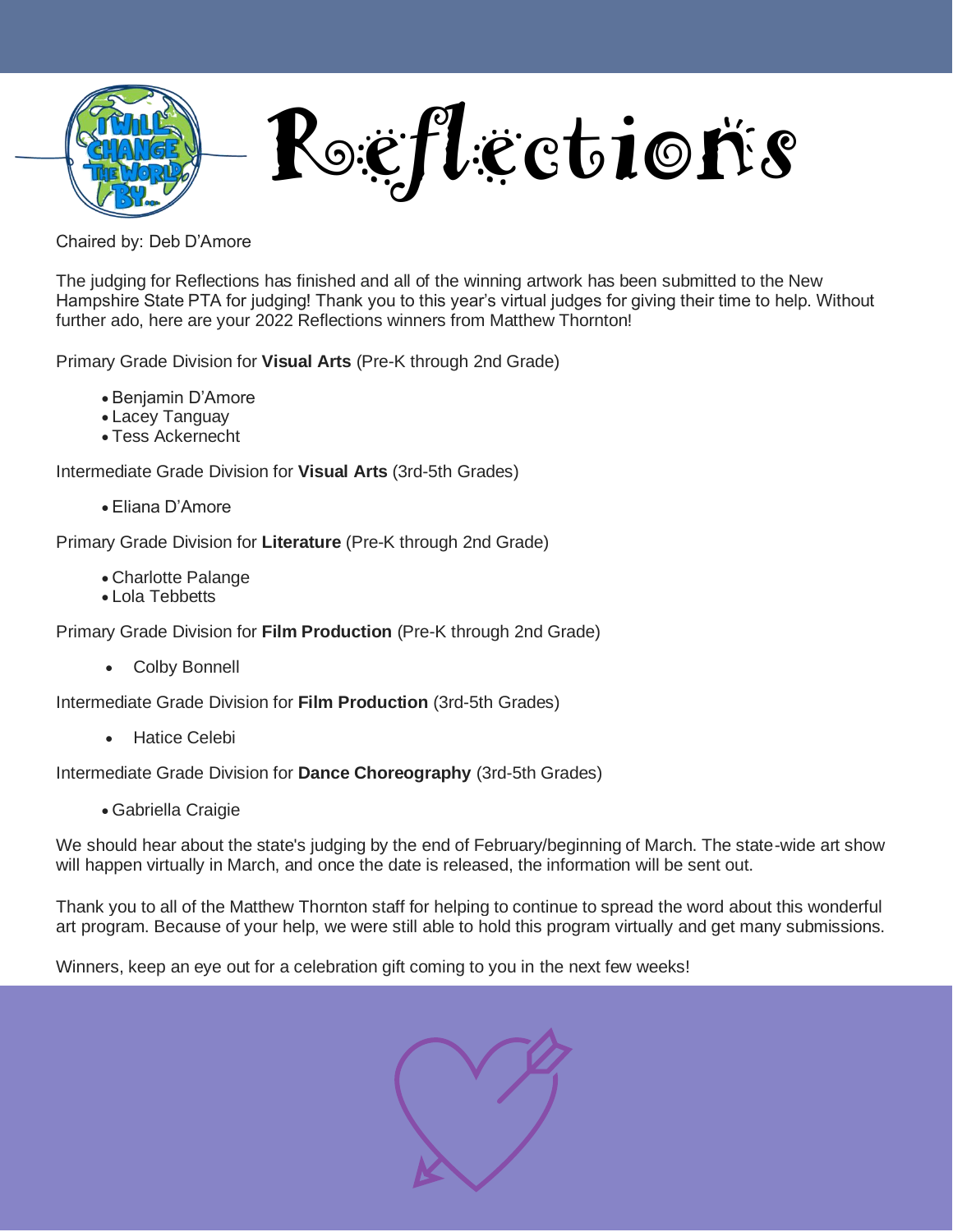The upcoming Family Fun at Home Night is brought to you by Sal's pizza of Derry and Paint Party of Salem, NH. Flyers and order forms will be going home soon!

135 N Broadway, Salem, NH www.PaintPartyNH.com 603.898.8800 paint pARTy Kids Birthday **Paint'N'Sip Events Fine Art Classes Summer Art Camps**